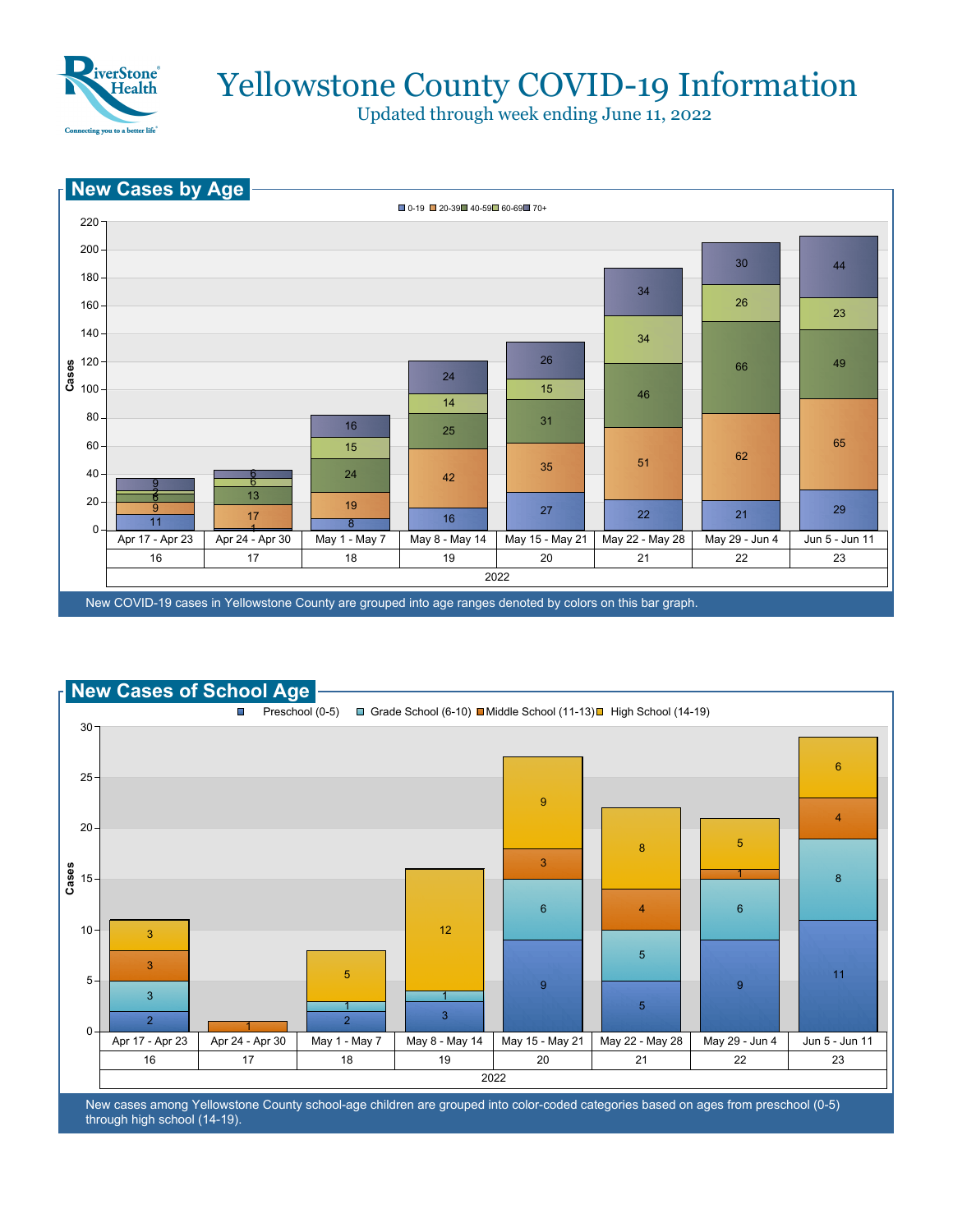

# Yellowstone County COVID-19 Information

Updated through week ending June 11, 2022



per 100,000. This figure comes from the number of cases per day, divided by 161,300 (population of Yellowstone County), multiplied by 100,000, averaged over a 7-day period. The yellow dotted line indicates 20 new cases per 100,000. The red dotted line indicates a threshold of 50 new cases per 100,000. The orange dot is the average of new cases per 100,000 for the previous 7-day period.



This chart shows whether the number of reported cases this week increased (red bar) or decreased (green bar) when compared to last week. Additionally, the size and label of each bar indicates the percent of change from the previous week.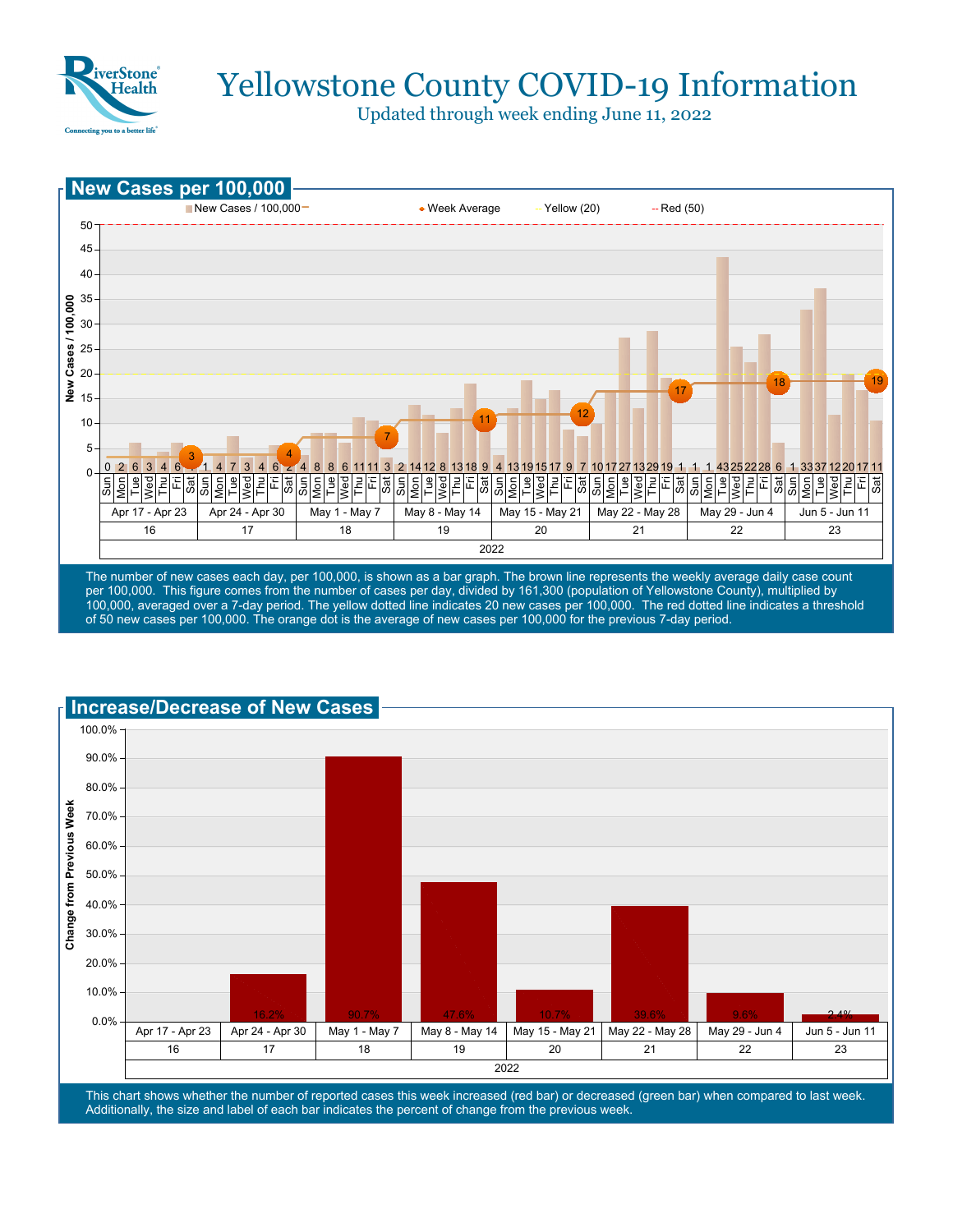

### Yellowstone County COVID-19 Information

Updated through week ending June 11, 2022





This chart shows the percentage of Yellowstone County Emergency Department (ED) visits where the chief complaint or symptom was fever or chills and at least one of these other symptoms: cough, difficulty breathing, shortness of breath. The blue line indicates ED visits each week for these symptoms in 2020. The green line represents ED visits for similar symptoms for the same time period in 2021. The thick red line indicates ED visits each week for these symptoms in 2022. Data supplied by the State of Montana collected from Yellowstone County hospitals.